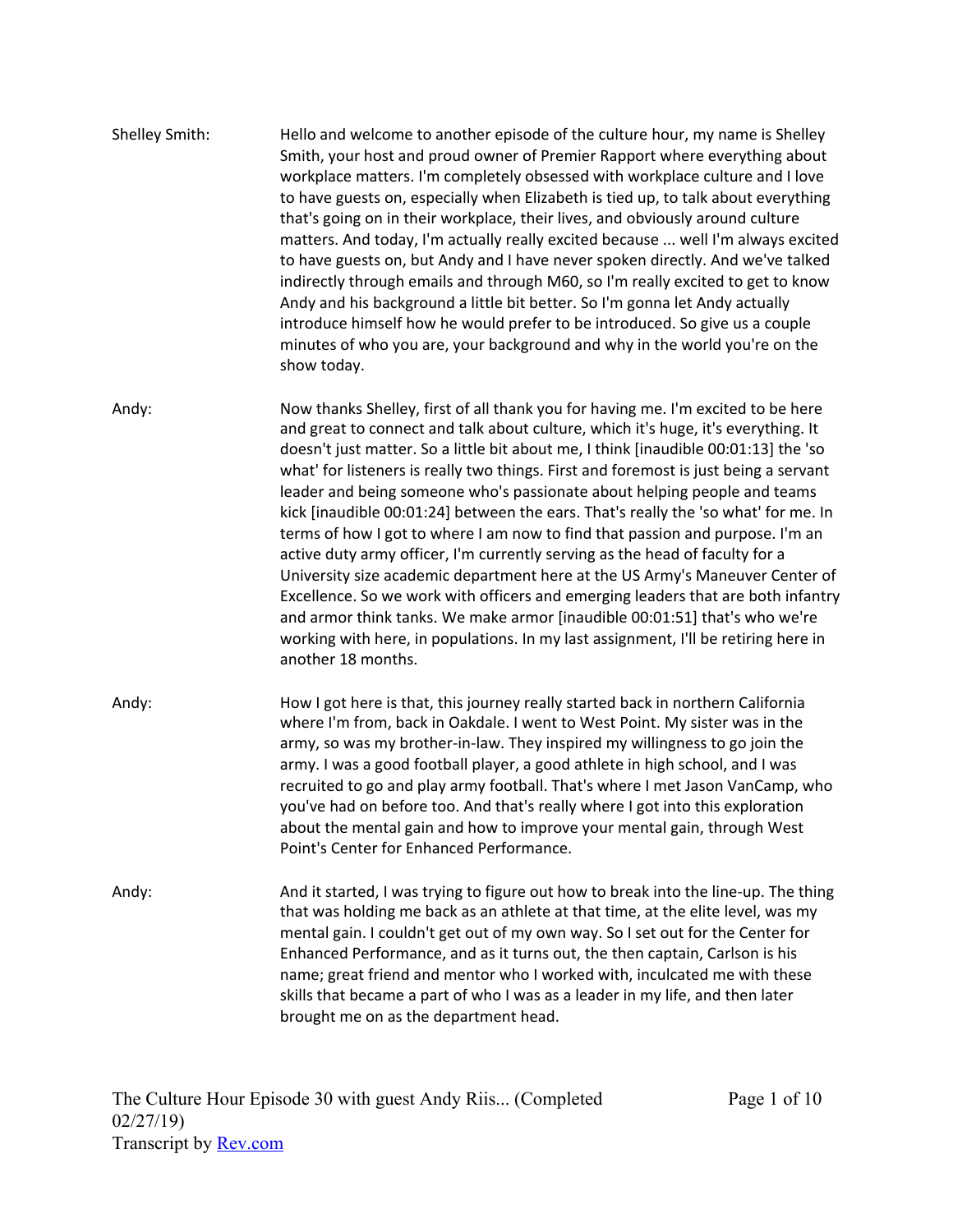| Andy:          | So long story short, I came back and taught ten years later after multiple<br>deployments and getting married and having kids. So that's why I was working<br>in the Army Center for Enhanced Performance, which is really the extension of<br>West Point's department to export those mental skills training and conditioning<br>out to the army. And that started just like sports psychology started, with elite<br>athletes, started with elite soldiers and special forces units.                                                                                                                               |
|----------------|----------------------------------------------------------------------------------------------------------------------------------------------------------------------------------------------------------------------------------------------------------------------------------------------------------------------------------------------------------------------------------------------------------------------------------------------------------------------------------------------------------------------------------------------------------------------------------------------------------------------|
| Andy:          | And that's how, after I left West Point, I spent five years working with two US<br>army special forces units. I am not a green beret like Jason, but I did stay at a<br>Holiday Inn last night. A lot of special forces units have skills sets and experience<br>to help them with their missions, and that's what I am. I'm a [inaudible<br>00:03:59] officer by trade. I was a joint terminal attack controller and that was<br>my skill set. But while I was there I started working with their human<br>performance programs as well too, at the practitioner and program level.                                 |
| Andy:          | So long story short, I've worked as a performance psychology practitioner both<br>at the tactical level all the way to the programmatic portfolio level, and that just<br>was really my passion.                                                                                                                                                                                                                                                                                                                                                                                                                     |
| Shelley Smith: | And your passion definitely comes out.                                                                                                                                                                                                                                                                                                                                                                                                                                                                                                                                                                               |
| Shelley Smith: | Let's grab ahold of the mental side of that. I know that some of the<br>conversations that we've had with some of the M60 clients is around that<br>mental toughness, that ability to be resilient, that ability to sort of pull yourself<br>out of what I call a funk, or a bad place, or a dark place, or a stuck place. What<br>are some immediate tips, or maybe it's what are some immediate questions<br>that you ask of your team, of your cohorts, the people that you talk to. What<br>approach do you take, I guess that was a lot, to see where people are, and what<br>are some of your recommendations? |
| Andy:          | It's really about performance ultimately, and I think that when you talk about<br>performance, we deal with definitions, you and I do, right? So let's define that<br>real quick. I define performance as the ability and willingness to execute tasks at<br>the upper range of your potential consistently over time. Or being at your best<br>when it matters the most, from moment to moment, right?                                                                                                                                                                                                              |
| Andy:          | And everything we do everyday. We're performing right now. We perform as<br>moms, dads, professionals, all that stuff too. The one thing I like to ask upfront<br>to my clients is, 'cause they usually come to you because they have a pain point.<br>They have a problem, a barrier, right? One of the things I like to break down<br>people who don't, is to really quantify and qualify the mental component to that<br>is to break it down to the mental and physical and say, "How much of this pain<br>point is mental versus physical?" And of course they're coming to me because                           |

Page 2 of 10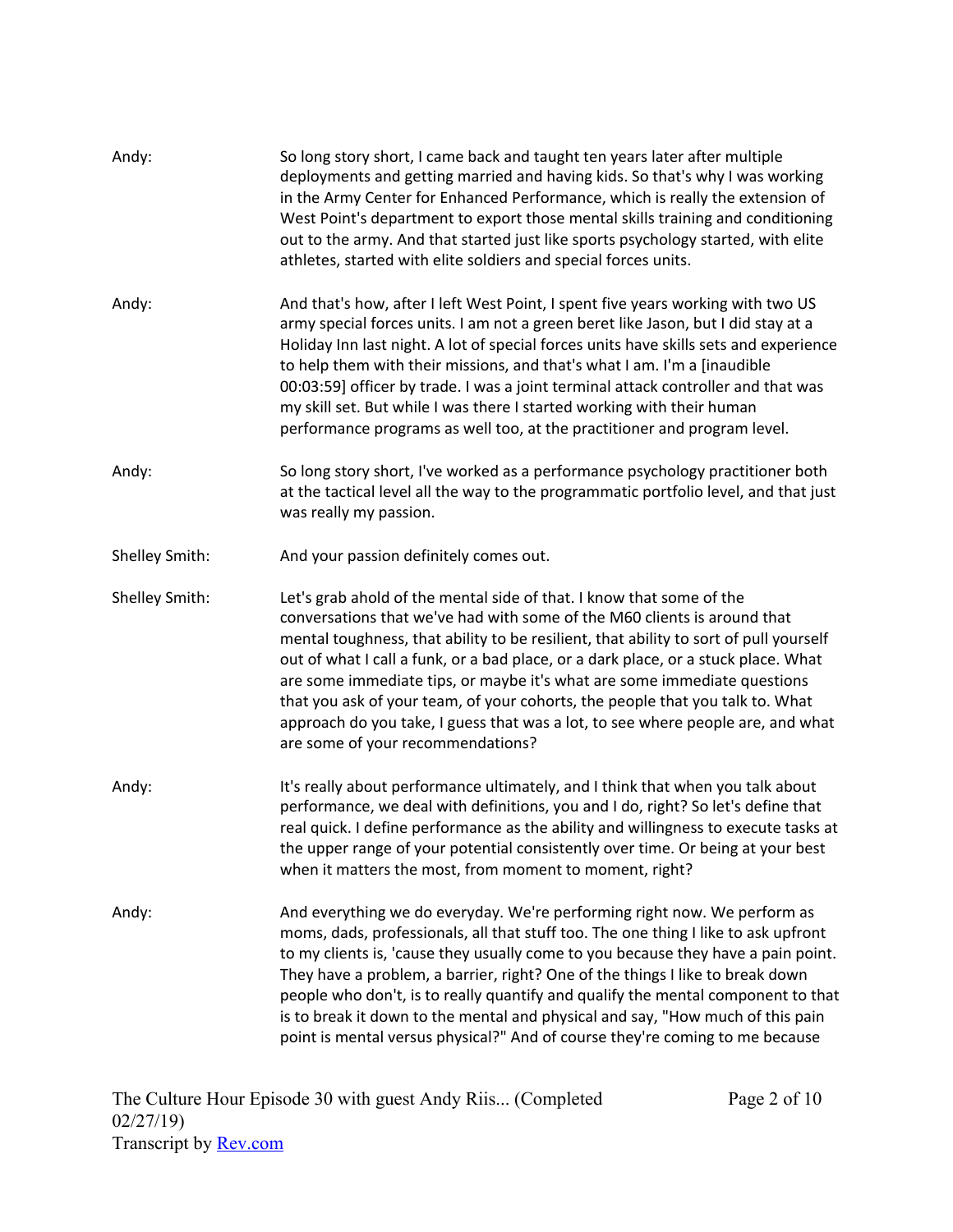|                | it's cognitive and behavioral in nature, but let's use the word 'mental', how<br>much of that is mental? Generally right around that 75, 80% of their<br>performance demands are mental in nature compared to physical. That's how<br>that breaks down. So that's how I like to inventory it, and to put things in<br>perspective.                                                                                                                                                                                                                                                                                                                                                                                                                                                                                                                                                                                                                                                         |
|----------------|--------------------------------------------------------------------------------------------------------------------------------------------------------------------------------------------------------------------------------------------------------------------------------------------------------------------------------------------------------------------------------------------------------------------------------------------------------------------------------------------------------------------------------------------------------------------------------------------------------------------------------------------------------------------------------------------------------------------------------------------------------------------------------------------------------------------------------------------------------------------------------------------------------------------------------------------------------------------------------------------|
| Andy:          | And then you asked the second question which is, out of all the skills,<br>experience, and knowledge that you have, what are you doing to develop that<br>mental aspect of your gain? And they may have an idea, and they may not.<br>That's important. But I think it's also important to discern terms like<br>performance versus resilience, and I could break that down if you want to as<br>well.                                                                                                                                                                                                                                                                                                                                                                                                                                                                                                                                                                                     |
| Shelley Smith: | No, I agree. Let me come back to, so 75%, I certainly would agree if not higher, is<br>on a, and I don't know what the final stat is, I'm sure you do, that it is on the<br>mental side. So it's our own blockage, it's our own fear that put us into this.                                                                                                                                                                                                                                                                                                                                                                                                                                                                                                                                                                                                                                                                                                                                |
| Shelley Smith: | Do you usually suggest a meditation, a journaling technique, is it doing reading<br>and research? If somebody doesn't know why they're stuck, they just simply<br>know they're stuck and it's they know it's inside of their head, they know it's<br>[inaudible 00:07:24]. What are things that you say to kind of get that person to<br>get to the root cause? Because it's one to say, "I know", it's another to go, "But I<br>don't know why."                                                                                                                                                                                                                                                                                                                                                                                                                                                                                                                                          |
| Andy:          | I think the first thing is to explain that relationship between how you think and<br>how you behave. How you act and react, and then how that leads to how you<br>perform, right?                                                                                                                                                                                                                                                                                                                                                                                                                                                                                                                                                                                                                                                                                                                                                                                                          |
| Andy:          | That's a very simple conversation, but to get at the kit bag is what people want,<br>and they want to know what the tools are, but really it's not about the tools, it's<br>about the skills and the application of skills so from the sport psychology<br>standpoint there's a pretty large menu of skills but really the tried and true ones<br>related to self-efficacy and confidence building. So we're everything from<br>self-talk to belief statements, thought-stopping techniques. Another one is<br>attention control. That's a huge one because we have such a deficit for our<br>sensory information and demand for that. Understanding how to be able to use<br>my brain like a weapons system in terms of my attention, and how do I engage a<br>target, either internally, externally. How do I shift that on demand? How do I<br>use my sensory awareness to my ability to control that versus to allow my<br>emotions to control me, especially in a high stress moment. |
| Andy:          | Which leads to another set of skills; stress and energy management. And that<br>gets into talking about using diaphragmatic breathing. That's really your<br>mindfulness piece and what you related to was meditation.                                                                                                                                                                                                                                                                                                                                                                                                                                                                                                                                                                                                                                                                                                                                                                     |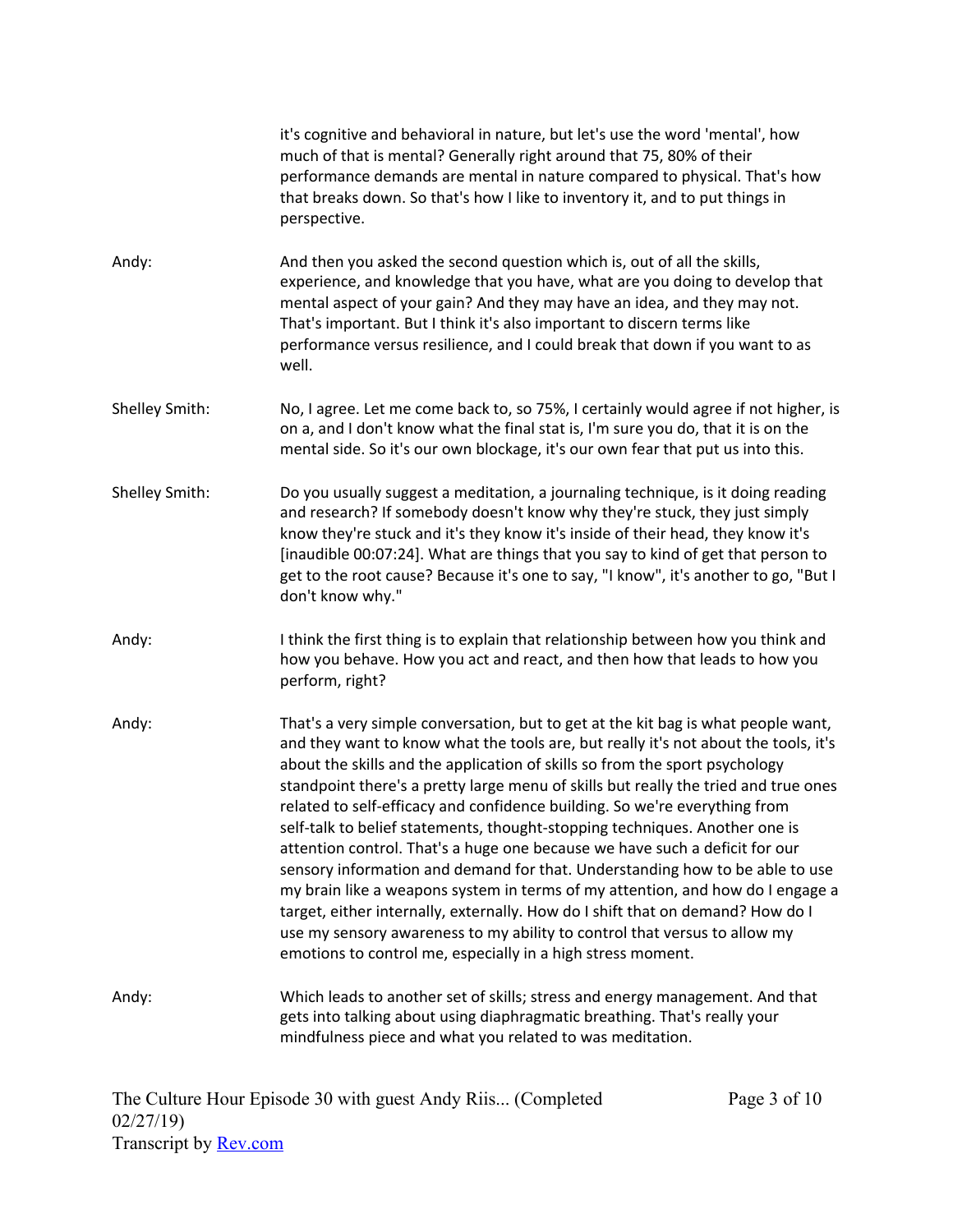| Andy:          | Goal-setting is one of my favorite sets of, in terms of a process, that includes<br>one of my favorite skills. Another one finally is imagery, and that's how do I use<br>all of my senses to create the most vivid, real images as possible to give good<br>quality mental repetition before and after a performance event.                                                                                                                                                                                                                                                             |
|----------------|------------------------------------------------------------------------------------------------------------------------------------------------------------------------------------------------------------------------------------------------------------------------------------------------------------------------------------------------------------------------------------------------------------------------------------------------------------------------------------------------------------------------------------------------------------------------------------------|
| Andy:          | In a long way I just gave you a snapshot menu of the mental skills that are there.<br>That I'm coming in with to get an inventory, as far as what my client as an<br>individual or as a team, what they want to work on. I prioritize that based on the<br>pain point.                                                                                                                                                                                                                                                                                                                   |
| Shelley Smith: | Right. Well two of those I think are, are, well they're all applicable to everybody,<br>but I think the viewers can grab into the attention control, I wrote some notes<br>as you were talking. Attention control, and then the final step of being able to<br>imagine it. So can you dive into both of those with a couple more examples, tips,<br>or if you're working with somebody, just to get them started?                                                                                                                                                                        |
| Andy:          | Absolutely. When I'm working with soldiers, and again some of the tap-it<br>applications don't translate to all your audience, forgive me, but everything that<br>I'm talking about has three core competencies, and that's: self awareness, self<br>management or self regulation, and then influence. So when you look at that,<br>and what we have to understand as far as attention, for example, and attention<br>control, is what is my dominant attentional style? Especially under duress,<br>because that's when we have a hard time controlling and managing our<br>attention. |
| Shelley Smith: | Right.                                                                                                                                                                                                                                                                                                                                                                                                                                                                                                                                                                                   |
| Andy:          | If you will, too. So understanding what attention is, and that's really bringing my<br>sensory awareness to a target. And that target may be internal, external. So I<br>think the piece here to is the understand under duress, when under pressure,<br>what happens to my attention?                                                                                                                                                                                                                                                                                                   |
| Andy:          | For me, I get easily distracted by a lot of external information. I can walk into a<br>room, pick up a whole bunch of sensory targets, and it's hard for me to focus.<br>Same thing with the external piece. To understand how attention works from,<br>even down to a neural level and a behavioral level, is super important. And then<br>understanding from there the management piece, which is how do I manage my<br>individual attention based on my deficits and my strengths? My dominant<br>attentional style, if you will too.                                                 |
| Andy:          | And then from there it really gets into the application of how can I get better<br>engaging on sensory targets and then shifting to those attentional targets as<br>directed, like a weapons system.                                                                                                                                                                                                                                                                                                                                                                                     |

Page 4 of 10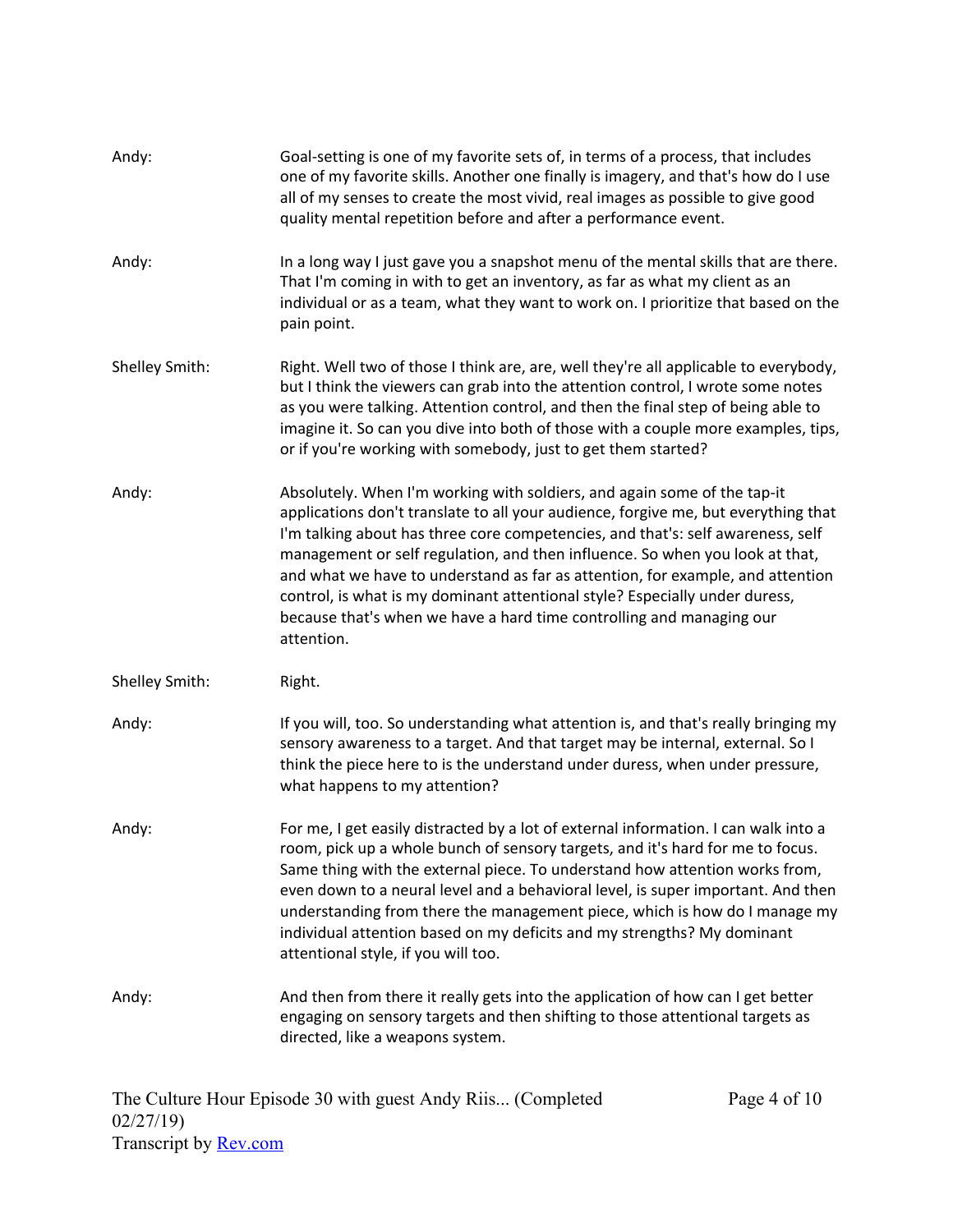| Shelley Smith: | To break this down into the civilian world, what I heard you say was I use words,<br>triggers. So knowing what's stressing me out, for individuals who maybe deal<br>with their day of firefighting inside their organization. It could be around<br>call-offs. It could be around any OC claim. It could be around some sort of a<br>basic employee relations issue that begin to stress us out. It could be that all of a<br>sudden you've got impromptu meetings or you've got so many meeting that<br>you're not able to actually begin to strategize, let alone execute, and all of these<br>things become mounting, mounting                                                                                                       |
|----------------|------------------------------------------------------------------------------------------------------------------------------------------------------------------------------------------------------------------------------------------------------------------------------------------------------------------------------------------------------------------------------------------------------------------------------------------------------------------------------------------------------------------------------------------------------------------------------------------------------------------------------------------------------------------------------------------------------------------------------------------|
| Andy:          | Hey Shelley, I'm having a                                                                                                                                                                                                                                                                                                                                                                                                                                                                                                                                                                                                                                                                                                                |
| Shelley Smith: | Can you still  I think you're frozen. I don't know if our viewers can see that<br>you're frozen or not? Can you still hear me though? If so, we can keep going<br>with the frozen screen.                                                                                                                                                                                                                                                                                                                                                                                                                                                                                                                                                |
| Shelley Smith: | Are you rebooting back up there, Andy?                                                                                                                                                                                                                                                                                                                                                                                                                                                                                                                                                                                                                                                                                                   |
| Andy:          | Yeah, I'm there. We had a Max Headroom moment.                                                                                                                                                                                                                                                                                                                                                                                                                                                                                                                                                                                                                                                                                           |
| Shelley Smith: | No worries. Flip your phone for me. There you go, alright.                                                                                                                                                                                                                                                                                                                                                                                                                                                                                                                                                                                                                                                                               |
| Shelley Smith: | So I was saying for the audience, and I don't know if you heard this portion or<br>not, is that the stress levels of a day-to-day operation. Many things that cause<br>that, which what happens is, and I would like for you to speak on this a little bit<br>is, when we get into those funks personally, especially if we are leaders and we<br>have people following us and looking for us for guidance and to be the calming<br>soul. What happens is we don't recognize our own triggers. Our triggers are now<br>pushed upon everyone else that we are trying to be a servant leader for. And<br>now we've completely disengaged, whether it's a small group on an ongoing<br>basis, or we've multiplied the fire that's going on. |
| Shelley Smith: | So what are some things that, 'cause sometimes we don't notice our trigger<br>until it's gone on for a little bit and then all of a sudden we can't shake ourselves<br>out of it. What are some tips or thoughts when you're in it and all of a sudden<br>you realize, oops, I gotta pull myself back but maybe now a little bit of damage<br>has been done. What are some thoughts around that?                                                                                                                                                                                                                                                                                                                                         |
| Andy:          | I think you're touching on a couple different things there. The first step for me is<br>awareness. I have to be aware of what my triggers are in terms of, not only am I,<br>like you said, the sensory triggers in terms of, the stimuli that I'm either<br>receiving, when I see someone, or I'm saying something, someone's saying<br>something to me. And that may be physiological. That's the first thing that pops<br>up. You get pre-performance jitters, right? Even I was doing it before I was                                                                                                                                                                                                                                |

Page 5 of 10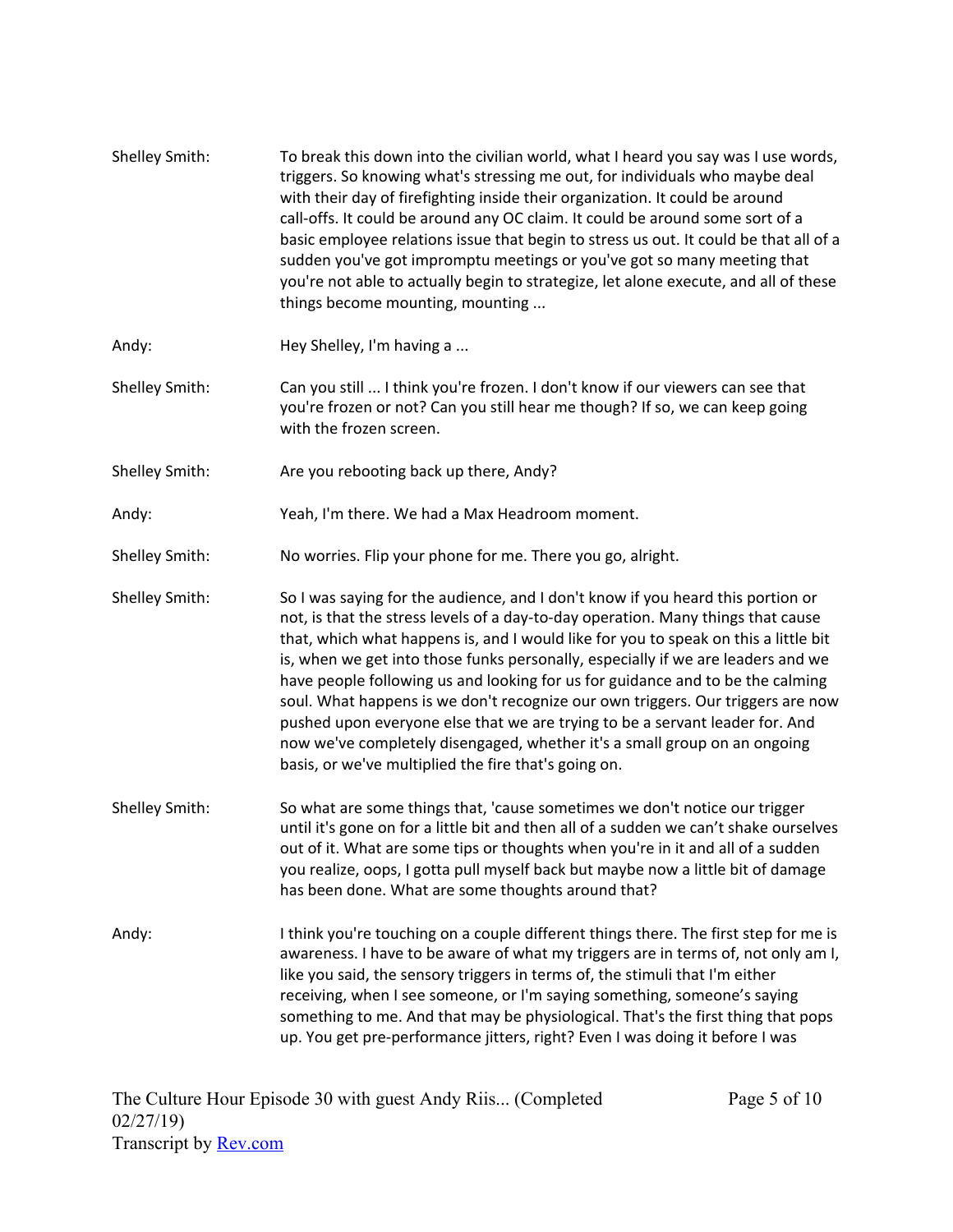|                | talking to you. I'm pacing around and my palms get sweaty, I get butterflies in<br>my stomach. That's my brains way of getting my body ready to do something<br>that matters to me. Something that's important. So part of that is understanding<br>what's going on and being aware of interpreting what you're up against, is what<br>we talk about in the business, and then it's from there, is understanding is that<br>helping me or hurting me? Or in other words, Is how I react effective or<br>ineffective on a normal basis? And then what can I do to intervene in that chain<br>reaction to regulate myself.                                                                                                                                                            |
|----------------|-------------------------------------------------------------------------------------------------------------------------------------------------------------------------------------------------------------------------------------------------------------------------------------------------------------------------------------------------------------------------------------------------------------------------------------------------------------------------------------------------------------------------------------------------------------------------------------------------------------------------------------------------------------------------------------------------------------------------------------------------------------------------------------|
| Andy:          | So in this case it may be stepping away from the situation. If you're getting into<br>conflict with somebody else, you are seeing their physiological cues or body<br>language, and if you're locked into that and you're aware of that, and then you<br>can disengage and you can do things like lowering your voice. But I will say the<br>number one thing that you can always do is breathe. And I can't tell you how<br>important it is to breathe, and to breathe properly. Specifically diaphragmatic<br>breathing as a way of regulating your brain and your body. When you think of<br>how very little we control in terms of our internal systems and processes, the<br>one valve you have to regulate yourself is your breath. We can get into that a<br>little bit too. |
| Andy:          | I think awareness and then being able to regulate yourself, and understanding<br>what you can control and can't control as well too. That look as a control is<br>super important. When we understand that we can barely control ourselves,<br>beyond self is this an influence thing, and I know you spend a lot of time with<br>your clients talking about how do I influence the behavior of others? Well the<br>best way you can influence others is by regulating yourself, staying cool, calm<br>and collected, especially when everything around you is really crazy. What I call<br>is VUCA; volatile, uncertain, complex, and ambiguous.                                                                                                                                   |
| Shelley Smith: | I think that, okay.                                                                                                                                                                                                                                                                                                                                                                                                                                                                                                                                                                                                                                                                                                                                                                 |
| Shelley Smith: | Let's come back to how to help people visualize. I think that was the fifth step<br>that I was counting. Talk to us a little bit about that technique. I love that<br>technique myself. I do it in a variety of ways, from power poses to seeing the<br>after of a talk, to seeing the after of a project, to seeing a team formulate. How<br>can you give some folks some tips on how to do that in a good way?                                                                                                                                                                                                                                                                                                                                                                    |
| Andy:          | Imagery is really, I think when you think about it, is mental rehearsal. And I think<br>that oftentimes our dominant, it's using all of our senses to get good quality<br>repetition and really improve those neural pathways to give us a good<br>advantage in terms of our performance before we actually do something. And<br>the research is really sound in this area. As far as if you were actually do<br>something physically, or do something mentally. If you were able to                                                                                                                                                                                                                                                                                                |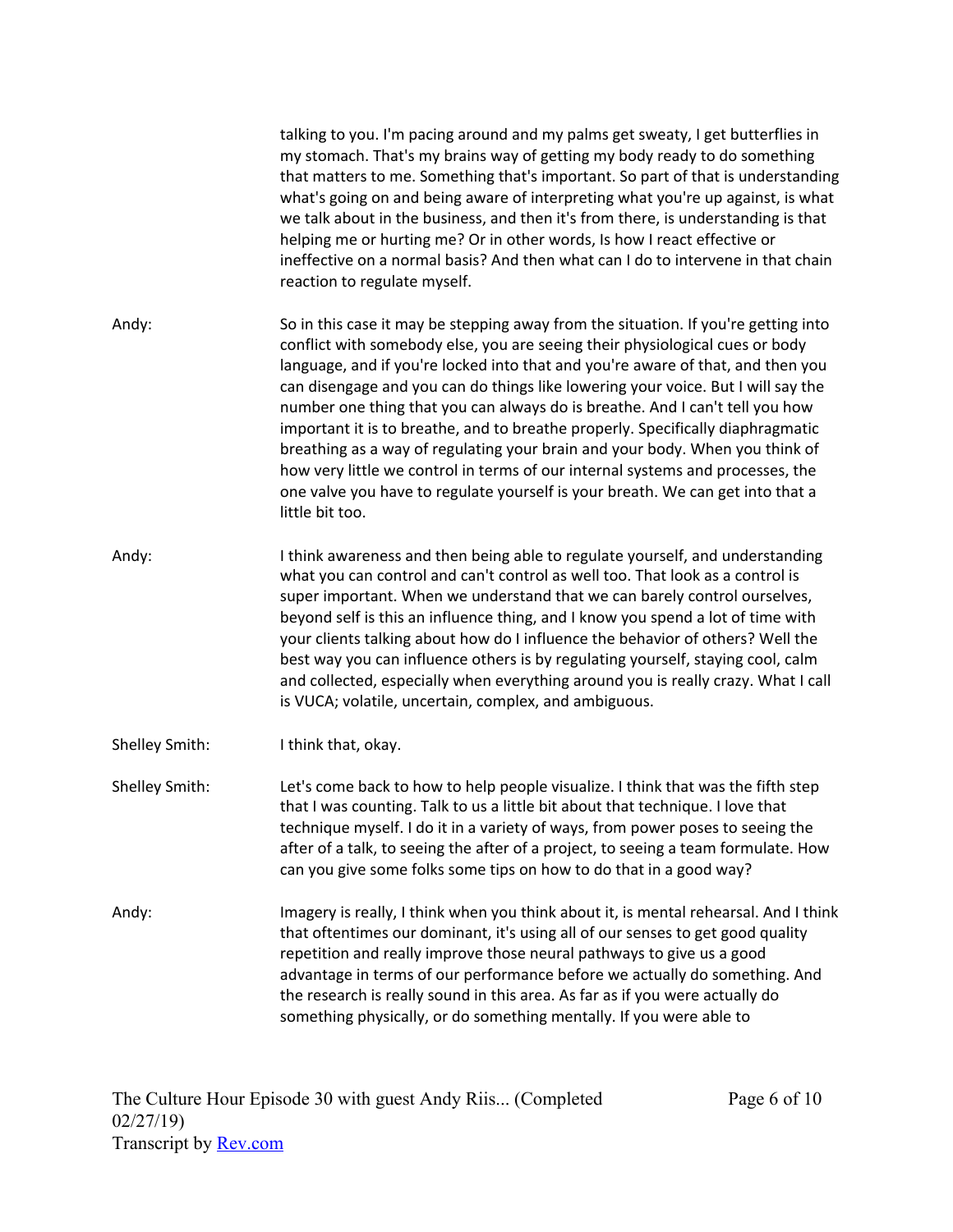|                | complement those. If you were limited by time to actually do something to get<br>quality repetition.                                                                                                                                                                                                                                                                                                                                                                                                                                                                                                                                                                                                                                                    |
|----------------|---------------------------------------------------------------------------------------------------------------------------------------------------------------------------------------------------------------------------------------------------------------------------------------------------------------------------------------------------------------------------------------------------------------------------------------------------------------------------------------------------------------------------------------------------------------------------------------------------------------------------------------------------------------------------------------------------------------------------------------------------------|
| Andy:          | Apparently Malcolm Gladwell says 10,000 hours for ten years. You think about it<br>you get good quality mental repetition, you could almost double, triple,<br>quadruple that, if you're doing it right. The key thing is, you think about mental<br>preparation, or in the military we call it 'mental reconnaissance'. It's actually<br>seeing a mission happen before you actually do it. Is that really to use as many<br>senses as possible to make it as vivid and real to walk through the steps and<br>what it looks like to have the perfect execution of your pitch, for example, your<br>negotiation of your interaction of you doing homework with your kid. Can you<br>imagine those perfect repetitions with every aspect of who you are? |
| Andy:          | So it's easy for people to play the image in their mind. If you think about<br>creating the most incredible, vivid movie that Hollywood could ever produce<br>and it's in your own head. It's interesting to talk to people about what lens they<br>do. Is it through first person point-of-view, or is it looking through another lens?                                                                                                                                                                                                                                                                                                                                                                                                                |
| Shelley Smith: | What's the difference between the two of those when you do it?                                                                                                                                                                                                                                                                                                                                                                                                                                                                                                                                                                                                                                                                                          |
| Andy:          | The answer is it doesn't matter. As long as it's visited. Here's another thing<br>that's really cool. So what you're doing is that you're actually engaging your<br>prefrontal cortex and you're improving those neural connections and pathways.<br>Neuroplasticity between your brain stem and the motor movement, and what's<br>going on delivered through your prefrontal cortex. Now what's really<br>interesting, when you start leveraging those other senses. Think about how<br>powerful your smell is? Your smell is your most powerful sense that we have<br>and we do not leverage the capability of the nose.                                                                                                                              |
| Andy:          | So you think about just the number of connections we have in the olfactory<br>glands and how that's connected to memories, and vivid memories and good<br>memories. Think about your mom's cooking or your grandma's cooking, right?                                                                                                                                                                                                                                                                                                                                                                                                                                                                                                                    |
| Shelley Smith: | That's exactly what I was thinking. The house, when you walk in and there's a<br>turkey cooking in the oven and there's an apple pie and, you're right. It<br>immediately clicks on you and takes you back. Got you.                                                                                                                                                                                                                                                                                                                                                                                                                                                                                                                                    |
| Andy:          | For me in my [inaudible 00:19:46] days the smell of fresh cut grass on the<br>football field or baseball field, or the smell of chalk, and the smell of resin and<br>the bat and all those things. And there's a feel component too. When you pack<br>all these senses in a really really vivid way, and I'm talking about in a way that<br>increases image that is personal, powerful, meaningful, and then you work all<br>those into your repetition, and it takes practice. It is incredibly powerful and it<br>gives you an edge. But the reality is we only incorporate one, two, maybe three                                                                                                                                                     |

Page 7 of 10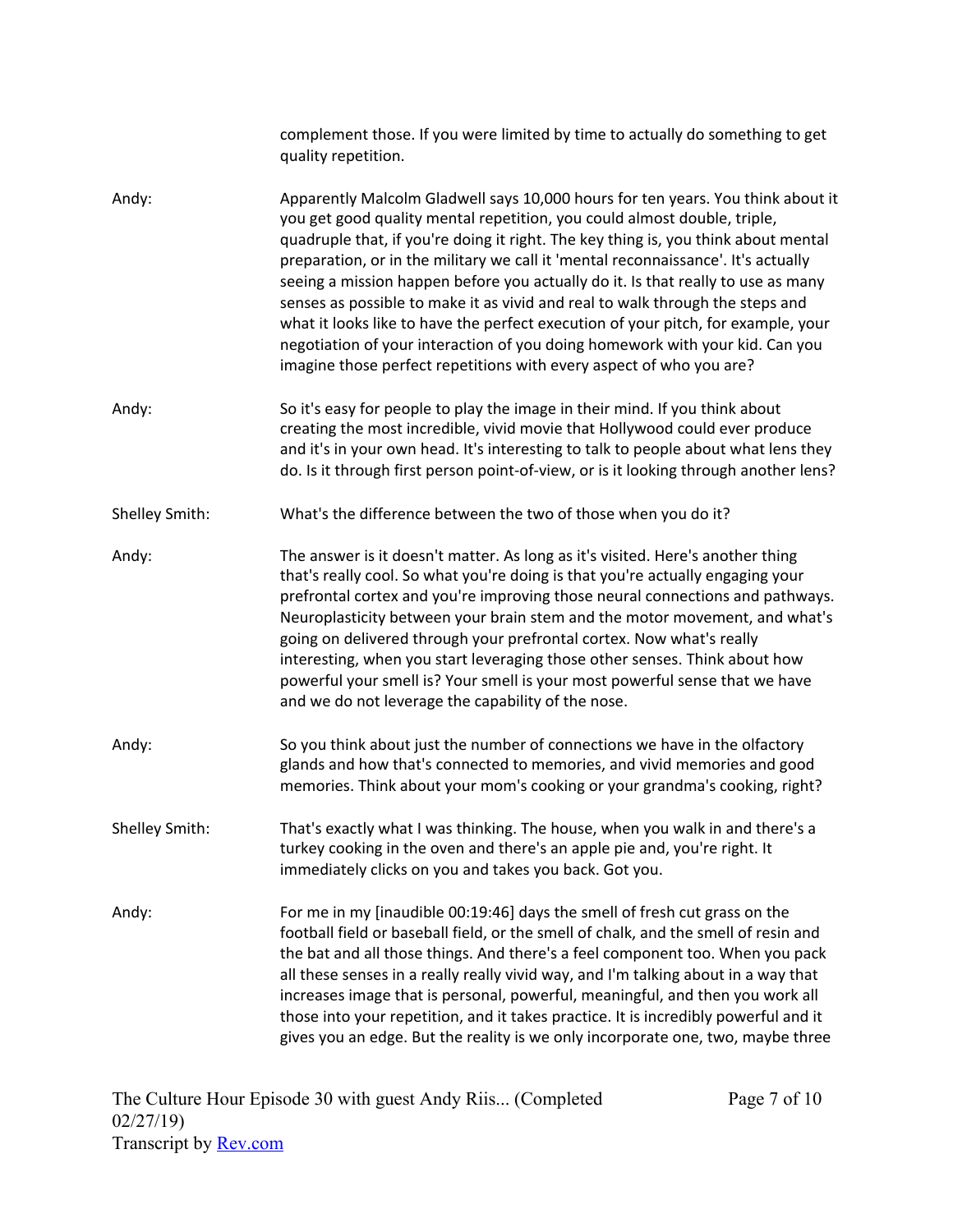takes some time, some practice to [inaudible 00:20:26] that. Andy: And then the other key is when you want to do it. You do not want to use imagery when you're in the moment. 'Cause when you're in the moment you need to have a quieting of the brain. You need to let things happen. If you're incorporating all these senses, you have an active brain that leads to a tight body and that's not helpful. So the best there is, there's a before, or right before, a during, and after whenever we talk about our performance plan. So there's a time and place for imagery, and that's important too, I'd tell your audience. Shelley Smith: I love that. And the other thing that I'm thinking of is, a couple of things, from a personal standpoint, I've gone to a few different health coaches, and one of the things is that when you're eating to get you to slow down, is actually engaging all of those. They have you go through and close your eyes beforehand. What do you imagine it's gonna taste like? And then when you are doing it, going through and pulling out all the spices to really be able to take it all in, so I was thinking of that. Shelley Smith: And then the other thing I was thinking is that one of the methods that I made and that I teach, not only for the culture curator certification, but really change management inside the culture, and it's called empathy mapping. So I actually took it and it was north from the marketing mapping, and it's about bringing in all of the senses. You talk about your employees, you talk about the one you're trying to attract, it's what do they think, what do they feel, what do they see, what do they say? And going through those. But when you were talking about that, those were the two things that I was like, "Oh my gosh." Coming to mind it is so true and it's also about being in the moment or with the moment. The endorphins just get so spiked up when you can see it, and you're already rewarded before you've even actually taken the action. Shelley Smith: And then the afterward is, "Wow this went right, this went right. And wow, the next time I can do this, this, or this." I love that. Shelley Smith: Well we could keep going, but we're gonna stop because I promised the audience not to go an hour. Andy: We gotta do it again. Shelley Smith: I should have, I lost my ear things ... I should have named this something other than the Culture Hour because people always think it's an hour, but anyways. So Andy, final thoughts, if there's anything else that you would like to have our listeners know. And then what's the best way, if we want to know more about

of those five senses when we're doing [inaudible 00:20:22] rehearsal. But it

The Culture Hour Episode 30 with guest Andy Riis... (Completed 02/27/19) Transcript by **[Rev.com](https://www.rev.com/)** 

Page 8 of 10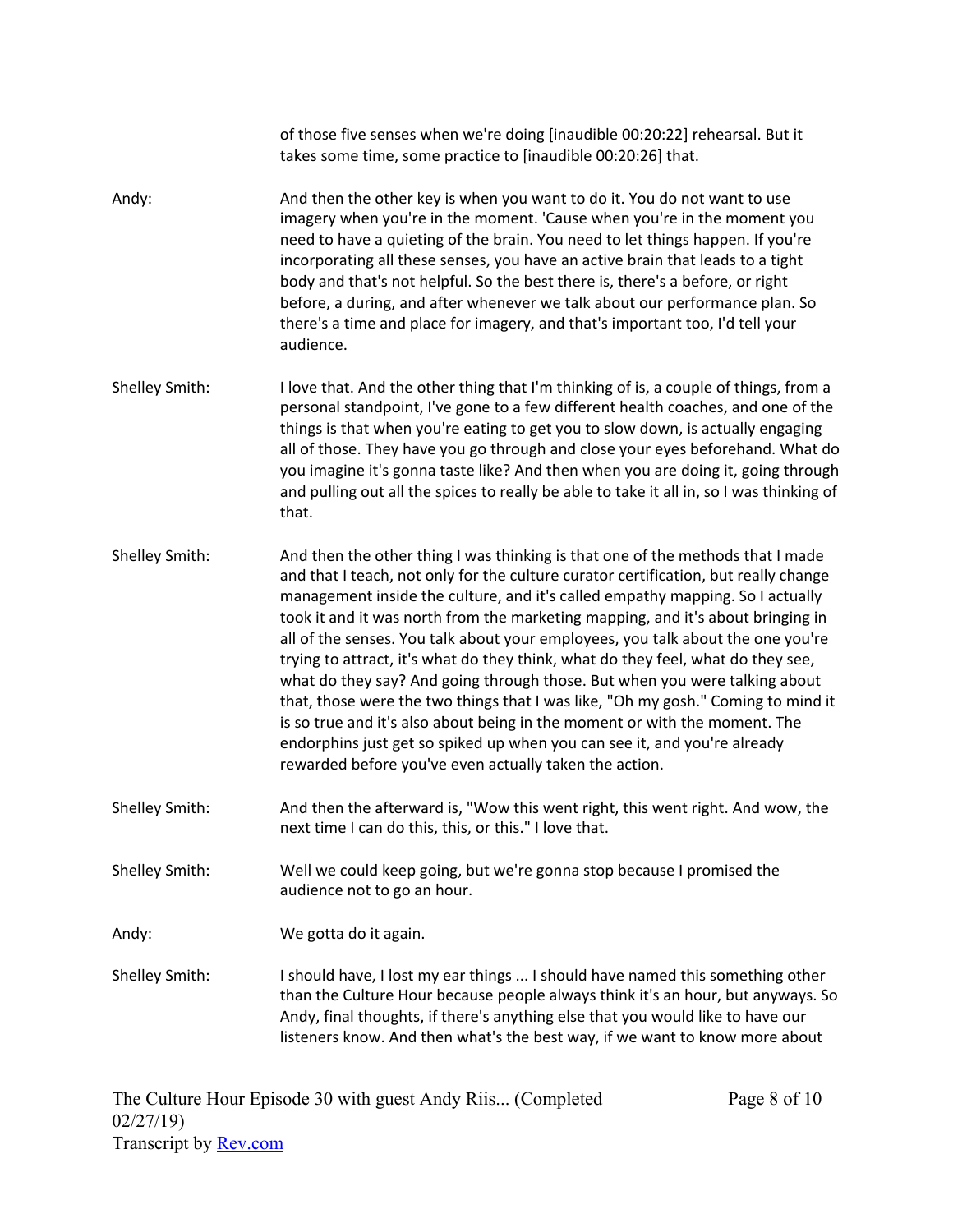|                | you and about your work. What's the best way that we could get in contact with<br>you?                                                                                                                                                                                                                                                                                                                                                                                                                                                  |
|----------------|-----------------------------------------------------------------------------------------------------------------------------------------------------------------------------------------------------------------------------------------------------------------------------------------------------------------------------------------------------------------------------------------------------------------------------------------------------------------------------------------------------------------------------------------|
| Andy:          | Getting ahold of me, to answer your last question first is I'm active on LinkedIn.<br>Please reach out to me there as well. I've gotta really funny Norwegian first<br>name. It's Ingebrit, but you'll see I-A-L. And no those aren't any credentials,<br>those are actually part of my name.                                                                                                                                                                                                                                           |
| Shelley Smith: | I didn't know that. I didn't know that.                                                                                                                                                                                                                                                                                                                                                                                                                                                                                                 |
| Andy:          | I get asked that all the time.                                                                                                                                                                                                                                                                                                                                                                                                                                                                                                          |
| Shelley Smith: | I thought that was something about your initials.                                                                                                                                                                                                                                                                                                                                                                                                                                                                                       |
| Andy:          | Don't call me Ingebrit. My mom doesn't call me Ingebrit. You call me Andy, but<br>reach out to me that way. You can also reach me at the Mission 6 Zero website,<br>and my bio contact information is there. That's a company and tribe that I'm a<br>part of as a side hustle. Culture matters, and I think that performance really is<br>what makes cultures really effective. A really high performing culture,<br>cultivating that deliberately, intentionally and is gonna make your teams better.<br>Those are my final thoughts. |
| Shelley Smith: | Absolutely. I love that and obviously completely agree. I know that the more<br>self-awareness that we have, I'm a big proponent on, then you know when to sit<br>yourself on the shelf and obviously to go to others for their motivational needs.<br>So, I love that.                                                                                                                                                                                                                                                                 |
| Shelley Smith: | Thank you so much for your time today. We definitely appreciate you and<br>hopefully you get some folks to tap into you and ask you a little bit more<br>because you're a wealth of knowledge. If I ever wanted to go an hour I know I<br>could with you and Dr. Sarah Pradlin. And I'd probably just sit there like this<br>going, Uh huh, uh-huh. I don't what you're                                                                                                                                                                 |
| Andy:          | Well Sarah, definitely. Sarah, definitely. I respect the heck out of her, yeah.<br>Absolutely. Well you've got high quality people, thank you for letting me be a<br>part of this.                                                                                                                                                                                                                                                                                                                                                      |
| Shelley Smith: | Absolutely. So again my name is Shelley Smith from the Culture Hour. Proud<br>owner of Premier Rapport where everything that I do, culture matters. And<br>remember, if you're interested in having your company take a culture inquiry,<br>you know where to find me. If you wanna become a certified culture curator,<br>you know where to find me. And lastly, if you're interested in becoming a<br>member of the Cultures Curators and Conversation, you can find all of that at                                                   |